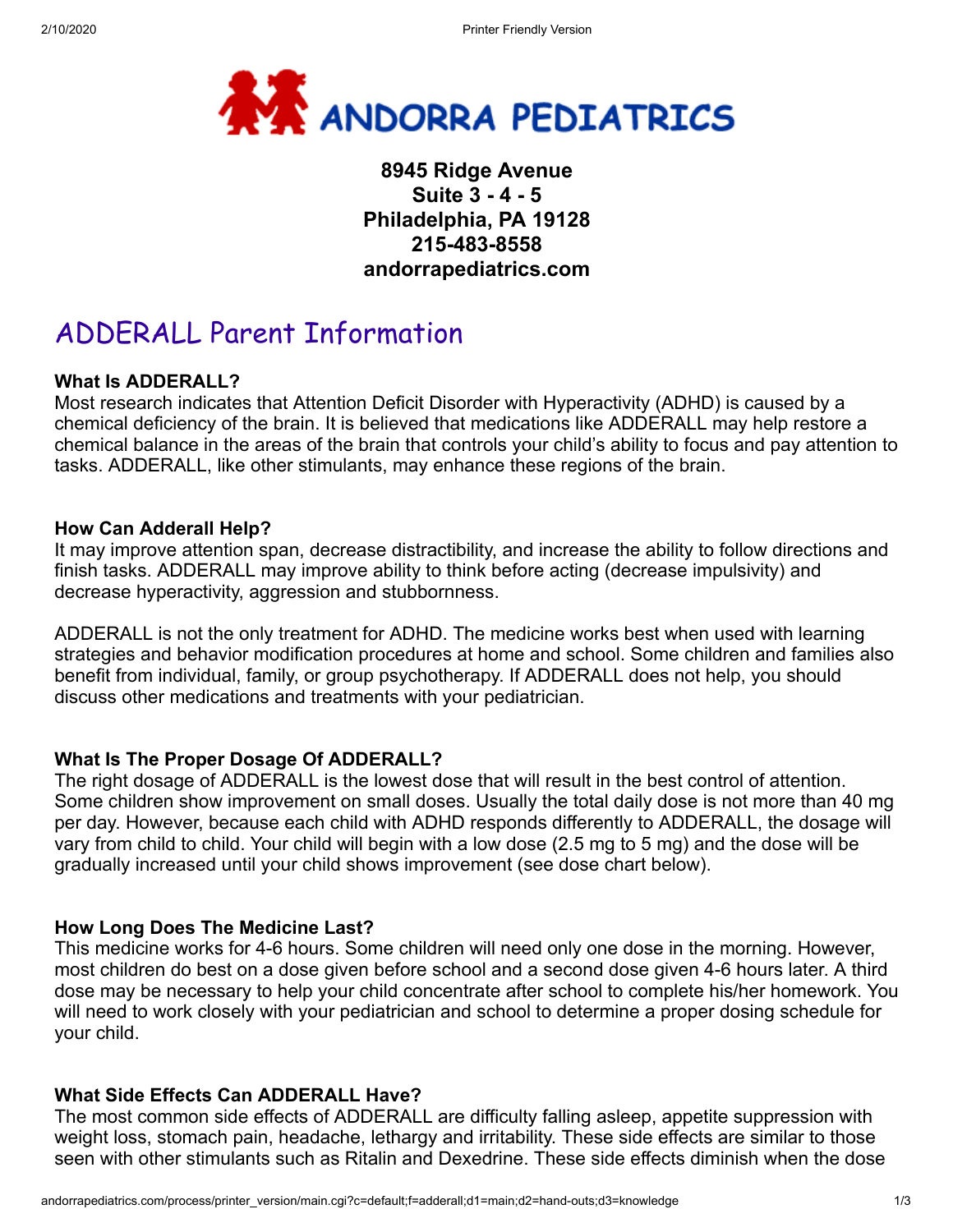is lowered. If a side effect persists for more than a couple of days or becomes extremely bothersome, contact your child's pediatrician.

Occasionally, patients become irritable or agitated as the medication wears off. This is an indication that the time between doses needs to be moved closer.

#### **What Would Happen If ADDERALL Is Stopped Suddenly?**

There are usually no medical problems if the ADDERALL is stopped suddenly. Children on higher doses may experience irritability, trouble sleeping or increased hyperactivity for several days. It is better to stop the medication gradually over a week. You should consult your pediatrician before discontinuing the medication.

### **How Long Will This Medicine Be Needed?**

The duration of treatment should be tailored to the individual needs of each child. Some individuals grow out of' their hyperactivity as they mature; others continue to have difficulty with inattention and disorganization into adulthood.

### **Adderall Dosing Guidelines**

- Adderall dose can be increased 2.5 mg to 5 mg every 3 days until an improvement is seen.
- The AM and PM doses do not have to be the same.
- If two doses are being given, alternate the dose that is increased every 3 days. (Example: Increase AM dose, wait 3 days, and increase the 2 PM, wait 3 days and increase the AM dose, wait 3 days and increase the 2 PM dose, etc.)
- If there has been no improvement after giving 15 mg two times a day, call our office.
- You may see an improvement in the afternoon at 10 mg, but may need to give 15 mg in the AM to see improvement in the morning performance.
- Some children will only need to take Adderall on school days and will not need to take the medicine on weekends, holidays and during the summer.
- Your child will tell you when he/she feels better when taking Adderall.

## **When Do I Stop Increasing The Dose Of Adderall?**

- The dose of Adderall should be the smallest dose at which your child shows an improvement in school performance.
- Increasing the dose by only 2.5 mg every 3 days, will enable you to find the optimal dose for your child.
- Once your child has shown a significant improvement in school performance, increasing the dose further will not be helpful.

Dose Schedule For Adderall

| Day 1          | 5.0 mg at 7 AM  |                 |
|----------------|-----------------|-----------------|
| $ $ Day 4      | 5.0 mg at 7 AM  | 5.0 mg at 2 PM  |
| $ $ Day 7      | 7.5 mg at 7 AM  | 5.0 mg at 2 PM  |
| $\vert$ Day 10 | 7.5 mg at 7 AM  | 7.5 mg at 2 PM  |
| $ $ Day 13     | 10.0 mg at 7 AM | 7.5 mg at 2 PM  |
| Day 16         | 10.0 mg at 7 AM | 10.0 mg at 2 PM |
|                |                 |                 |